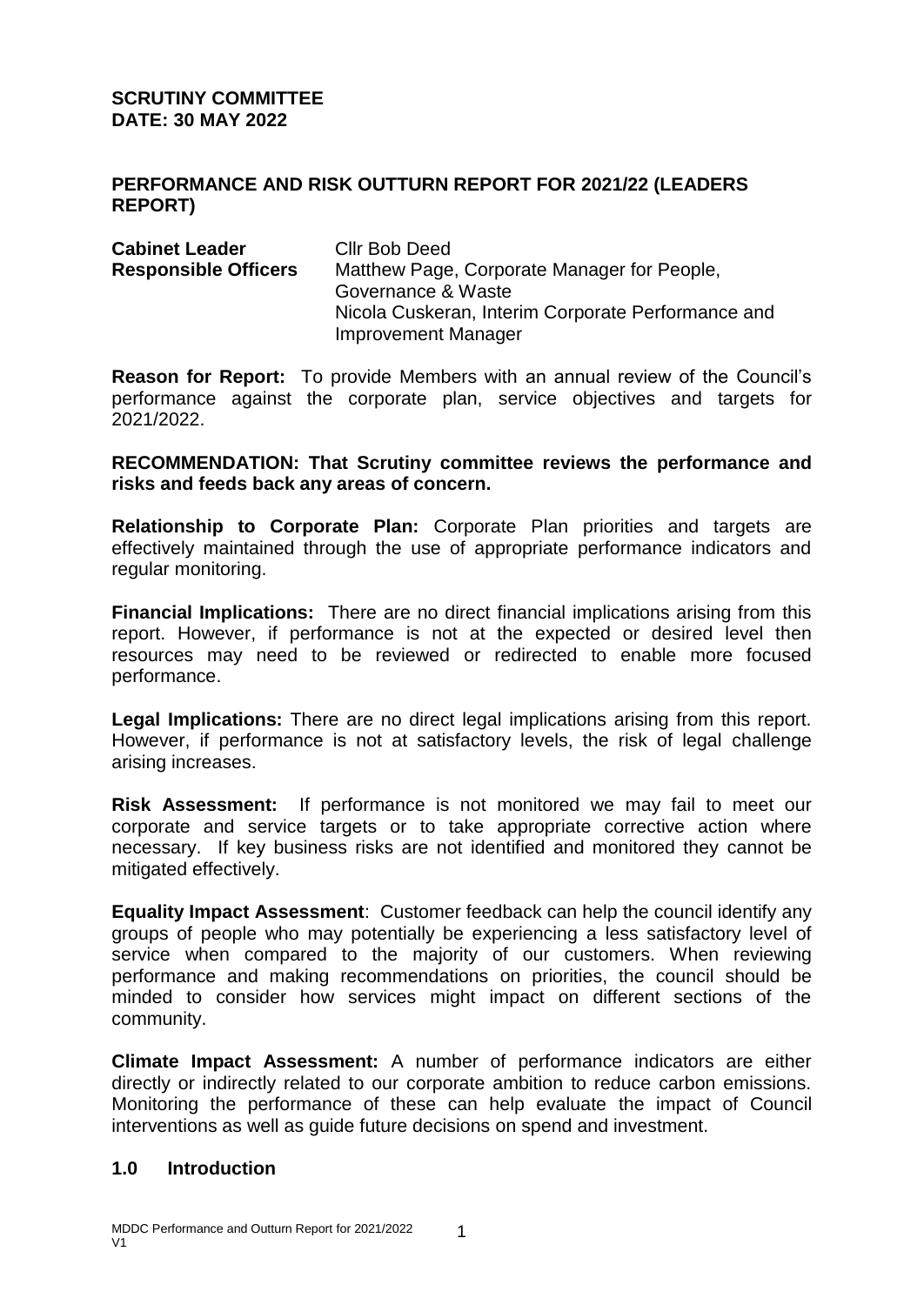- 1.1 This report provides a year end analysis of the overall performance position for the period of 2021/2022.
- 1.2 As outlined in the reports to the Cabinet throughout the year, the pandemic led to a step change being taken to ensure effective service delivery was maintained through staff working remotely and the use of digital platforms. In December 2021 ICT services increased the bandwidth (in computing terms is the maximum rate of data transfer) doubling the existing speed of connection and made some changes to the firewall to improve performance. As of April 2022 ICT services have rolled out 3CX telephony system to support and aid remote working and improve the customer experience by being able to converse with officers.
- 1.3 The attached KPI appendices cover the entire financial year. Progress is monitored throughout the year by reporting against the declared aims for each priority identified.
- 1.4 In terms of the priorities for the coming year, the Cabinet will be focused on embedding a recovery from the pandemic, whilst ensuring that delivery against the corporate plan is maintained and improved.
- 1.5 A mid-point review of the Corporate Plan has been published and was presented at Cabinet on 5 April 2022. The report will also be presented to Audit committee, Cabinet and the Policy Development Groups (PDG's) during June 2022.
- **2.0 Environment** Appendix 1

## **Aim - Increase recycling rates and reduce the amounts of residual waste generated**

- 2.1 A trial of three weekly residual waste collection in parts of the District took place between July and October 2021. This demonstrated a reduction in residual waste of between 24% and 44% in the urban trial locations, and a reduction of between 6% and 30% in rural settings. Analysis suggests that the majority of this change accrues to the diversion of food waste from residual waste – aided by the trial of weekly food caddy collections. This informed the decision taken by the Cabinet in February 2022 to commence 3 weekly collections as standard practice from late September 2022.
- 2.2 Encouragement was drawn from a survey carried out with affected residents after the trial where 71% of those surveyed thought that reducing the carbon footprint was the most important aspect to them when asked about the benefits of collecting non-recyclable waste every three weeks. A communication and soft enforcement plan will be presented to all members on the 14 June 2022 will emphasise the importance of each household directly contributing to the District reducing its carbon footprint and achieving carbon zero net status through greater reusing, reducing and recycling of waste.
- 2.3 Household recycling rates in Mid Devon for 2021/2022 was 53.4% which was better than the target. The total of residual waste collected was slightly above the target at 364.5Kg per household.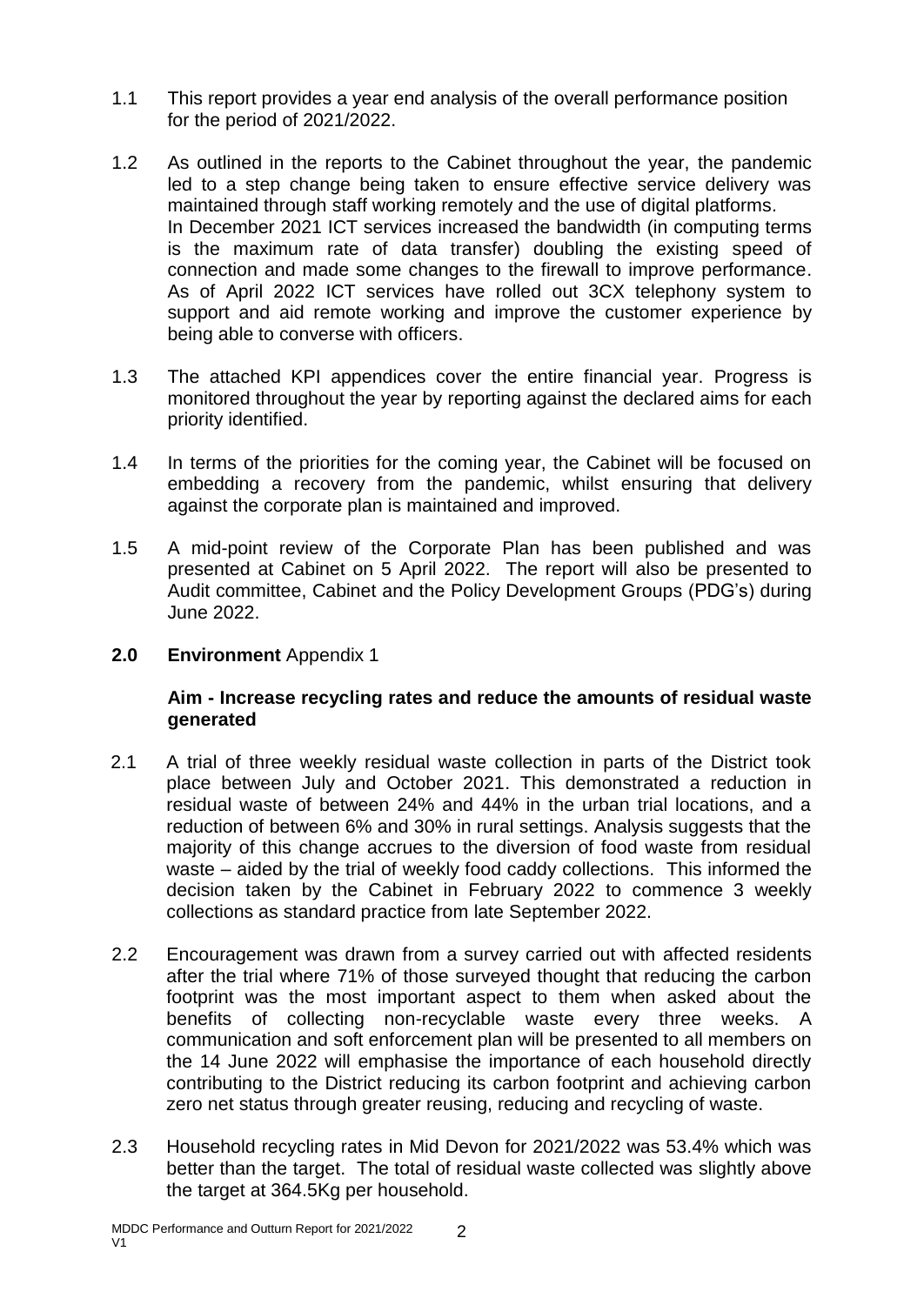- 2.4 The number of households who pay for their garden waste to be collected at the kerbside increased by 229 customers. The percentage of missed refuse and organic waste collections reported was slightly above target at 0.02%.
- 2.5 The revised Public Spaces Protection (Dog Control) Order (PSPO) was reviewed and a public consultation took place. The Environment PDG recommended the fixed penalty for breaches of the PSPO would be set at the maximum of £100 and the Cabinet approved the recommendation.

# **Aim - Encourage "green" sources of energy supply new policies and develop plans to decarbonise energy consumption in Mid Devon**

- 2.6 Through the Devon Solar Together initiative, the number of solar panels installed is 253 (this succeeded the pre-set target of 250).
- 2.7 All 5 Council-owned locations for 10 fast charger points under the Deletti scheme were approved and the lead partner Devon County Council has prepared for procurement with installations taking place during 2022. The total usage of electric car charging was well above the target (2,300) at 4,639.

### **Aim – Encourage retro-fitting of measures to reduce energy use in buildings.**

2.8 The Council's Property Services team has carried out improvement works at all 3 leisure sites. The measures will mean that over the life of the assets, CO2 emissions will be cut by 520 tonnes, with an annual reduction of around £40,000 - £50,000 in electricity charges, as well as reduced maintenance costs.

### **Aim - Encourage new housing and commercial developments to be 'exemplars' in terms of increasing biodiversity and reducing carbon use.**

- 2.9 The Council's planned modular housing development in Cullompton has been shortlisted for four awards in the South West's Construction Excellence Awards. This is being delivered in partnership with innovative modular house builder Zed Pods Ltd. The zero carbon homes are set to be installed on a council-owned site on the St Andrew's estate in Cullompton and, once completed, will be an exemplar social housing scheme.
- **3.0 Homes** Appendix 2

### **Aim - Deliver more affordable housing and greater numbers of social rented homes**

3.0 The Council has been working hard and recently developed and adopted a new, comprehensive and innovative housing strategy (2021-2025) ensuring a whole organisation approach to housing enablement, delivery and management. This new approach has created a multi-disciplinary Housing Strategy Delivery team.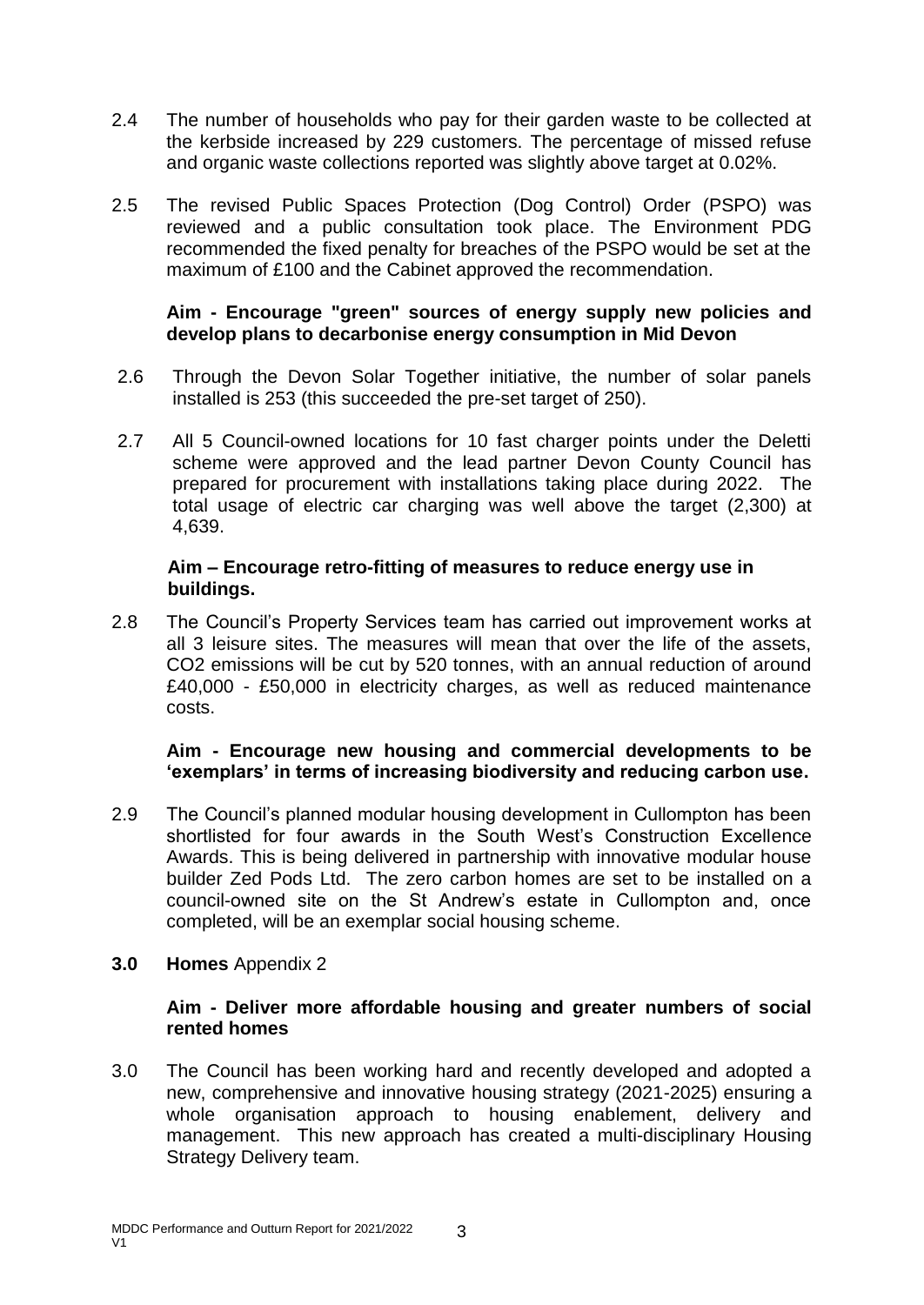- 3.1 Our Housing Strategy sets out a clear direction, for the next five years, to offer more housing with more choice by developing new homes and improving existing homes and communities. There is a particular focus on affordable and social rent properties alongside a strong commitment to having low-carbon, accessible and adaptable homes. This means we can support our most vulnerable residents to access and maintain good quality housing which meets their needs. This will help our hamlets, villages and towns to be sustainable in the longer term and contribute to the district's prosperity and wellbeing.
- 3.2 The percentage of emergency repairs to our tenants properties completed on time met its target of 100%. The percentage of urgent repairs completed on time was above the target (95%) at 99.3%. The percentage of routine repairs completed on time was above the target (95%) at 98.8%.
- 3.3 During the last year the council has commissioned contracts following approval of our planning applications for 3 homes in Tiverton, 6 modular carbon-zero homes in Cullompton, 8 modular carbon-zero homes in Tiverton and the projects are currently being commissioned. In the next few weeks a major planning application submission for 70 homes on land at Post Hill Tiverton will become part of Mid Devon's housing stock.

## **Aim - Work with landlords to ensure the quality of homes in the private rented sector**

- 3.4 During 2021-2022 a total of 54 empty homes were brought back into use while in 2020-2021 the total of empty homes reintroduced was 101. The combined total exceeds the target of 72 homes each year (155 compared to the target of 144).
- **4.0 Economy** Appendix 3

**Aims - Identify strategic and tactical interventions to create economic and community confidence and pride in the places we live. This includes a continued focus on Town Centre Regeneration. Develop and deliver regeneration plans for all 3 main towns in partnership with Town and Parish Councils, private and third sector organisations and communities.**

- 4.1 The Minister of State for Transport has discussed the importance of regional connectivity as proposals to reopen a station in Cullompton gather momentum. The importance of regional connectivity and the role that railways play in terms of connecting people and places, people in their communities, people and jobs and opportunities.
- 4.2 During the last year the District Council launched two rounds of Love Your Town Centre funding. Both rounds received bids from local businesses, town councils or organisations across Crediton, Cullompton and Tiverton, with proposals to generate and support the town centres economic recovery. The scheme has proved vital this year, providing funding for quick-win projects and supporting footfall return to the town centres, which has been welcomed by community groups.

4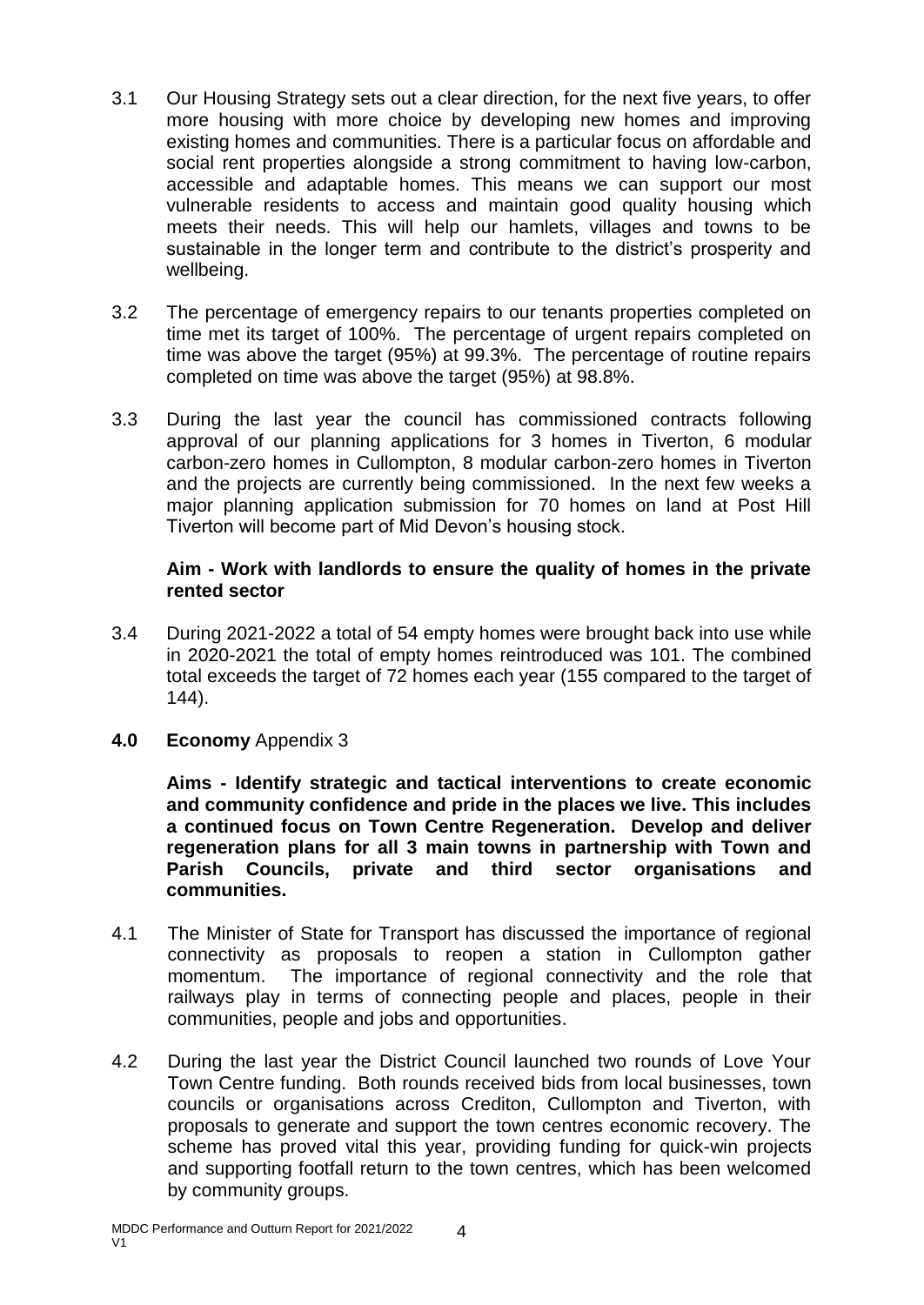- 4.3 Over the last year the Cullompton High Street Heritage Action Zone has achieved:
	- Higher Bullring Public Realm Enhancement scheme concept design work is underway following the appointment of consultants last autumn, in partnership with Devon County Council and Historic England.
	- The Cultural Consortium 'Creative Cullompton' were successful in their bid to Historic England and awarded a grant of £90,000 to support local cultural and historic activities in the town centre as part of the High Street Heritage project.
	- The updated Cullompton Conservation Area Appraisal (CAMP) has been completed.
	- The Building Grants Scheme is progressing and the High Street Heritage Officer is working with owners of various properties to develop eligible projects for funding. Properties have been identified following a Condition Survey and the preparation of a Building Priority list.

## **Aim – Work with developers to secure our ambitious plans for the J27 'Devon Gateway' development site**

- 4.4 In terms of strategic development, one of the district's most significant future development opportunities exists at Junction 27 of the M5 – where the M5 and the A361 north Devon link road intersect. The Eden project has received £250k of Community Renewal Fund monies in order to progress its outline proposals for the site which include using Junction 27 to create a gateway to Devon / North Devon in a highly accessible location on the strategic highway network.
- 4.5 The Council was one of the first to go live nationally across the UK and first in Devon and Somerset with applications on the 12 March 2022 for the Council Tax Energy Scheme, payments could not be made until on or after 01 April 2022 as per Government guidance. As at 16 May 2022 the Council has paid out a total of £3,505m to eligible Mid Devon households this is 84% of the total budget.
- 4.6 Mid Devon have issued millions of pounds of assistance in business rate grants over the past 2 years.
- 4.7 The Benefits Service delivered the test & trace scheme where £500 was paid out to more vulnerable people when they had to isolate.
- 4.8 The community response to support the 74 Asylum Seekers, accommodated at Tiverton Hotel, as part of the Government's Initial Asylum Seekers Accommodation has concluded.
- 4.9 The government has launched the 'Homes for Ukraine Scheme' to support the refugees seeking a safe home in our communities whilst fleeing from the war in the Ukraine. Team Devon are working closely together to deliver a wraparound package of support (access to benefits; health services; education; wellbeing).

### 5.0 **Community** Appendix 4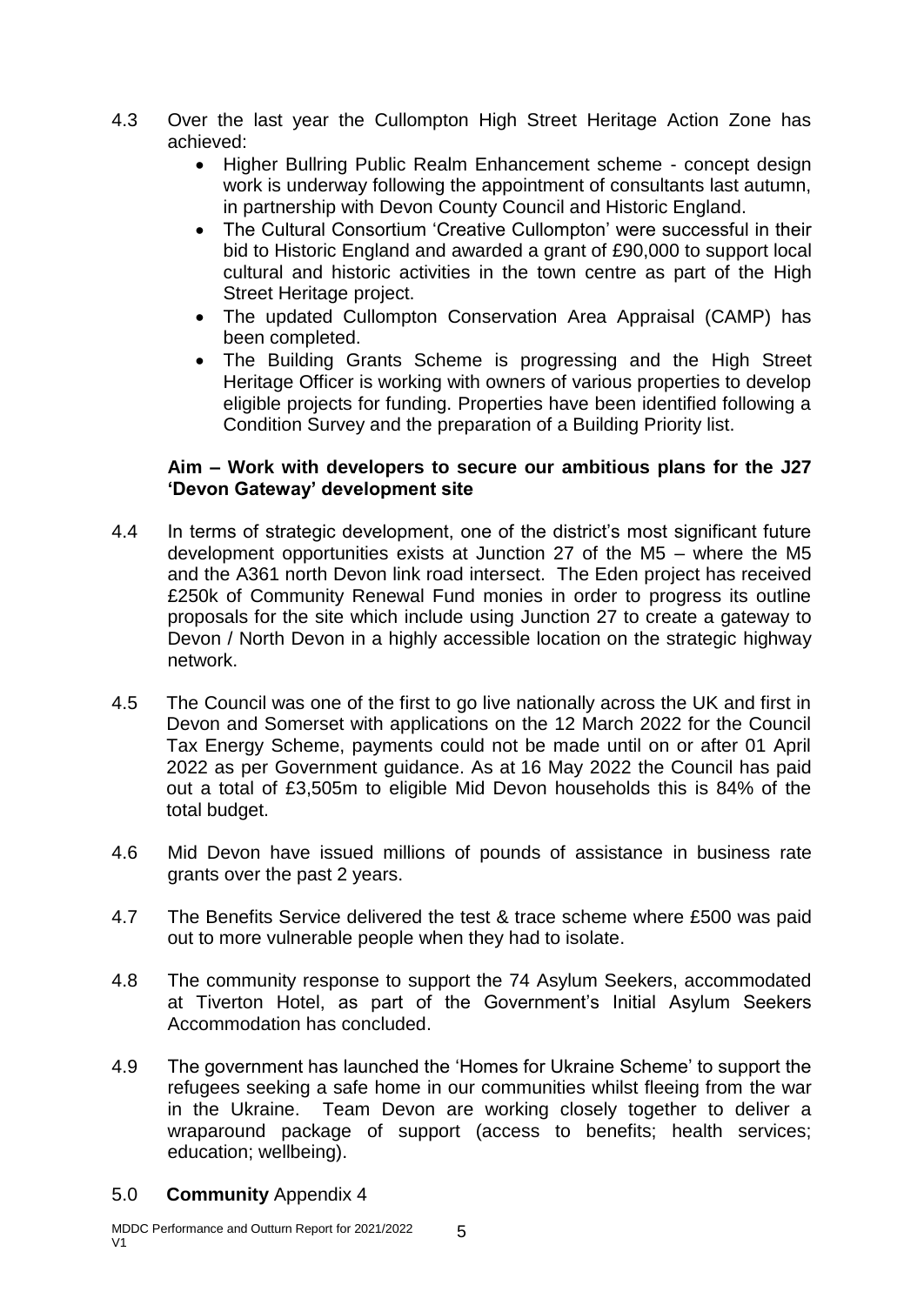## **Aim - Seek opportunities to address public health issues and disparities to improve the health and wellbeing of everyone in Mid Devon**

5.1 There was an increase in the number of Health Referral Initiatives across our Leisure centres last year. Conversations have taken place at a regional level through the Active Devon group, supported by Sport England, to ensure a consistent approach to this element of the Leisure provision.

# **Aim – Encourage communities to deliver their own projects to reduce carbon emissions**

5.2 The State of the District Debate this year returned and was on the subject of the Climate Change Agenda. A number of topic specialists provided valuable insights, speaking on themes such as energy advice for our homes, impacts on farming and successful green projects that are taking place within the district. The debate was well received and Members will be considering what was discussed and will look at ways to work with communities to address the issues raised.

### **Aim - Promote new, more integrated approaches to promoting good health and healthier living especially in the context of planned new developments.**

5.3 The Council consulted on the Plan Mid Devon 2023 – 2043 Issues Paper between 31st January and 28th March 2022, involving both on-line and face to face public engagement events. This is the first stage in preparing the new Local Plan, in which views have been invited about what the new Local Plan will include and how Mid Devon should be planned for in the future. Consultation responses are currently being considered and work is now progressing across a range of technical evidence that will be used to help inform the preparation of a Draft Policies and Site Options Report that will be consulted on in mid-2023.

### **Aim – Promote community involvement in Council activity**

5.4 The number of complaints received during 2021/2022 was 404 and the percentage of complaints resolved within the timescales of 10 to 12 weeks was 91%, slightly above target.

### **6.0 Corporate** Appendix 5

- 6.1 The Planning KPIs are all on target or better than target. Considering the relatively undiminished volume of applications, this is a significant success.
- 6.2 The Building Control service has exceeded their performance targets relating to the assessment of full plans and applications examined within 3 weeks.
- 6.3 The response rate to FOI requests answered on time was 98% against 100% for the previous two years.

6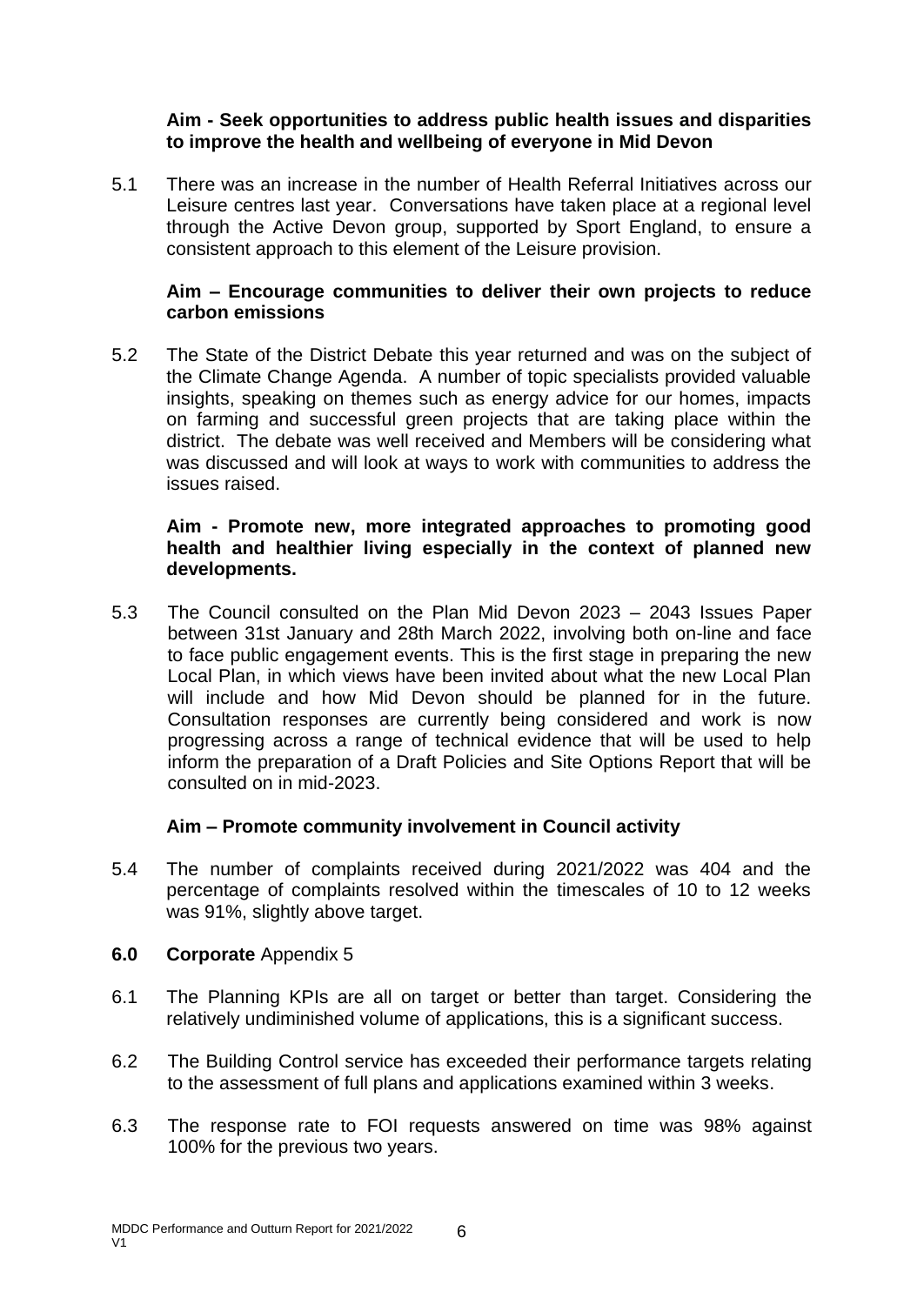- 6.4 The Council's own industrial units had 98% occupancy rates at the end of the year.
- 6.5 Collection rates for Council tax in the financial year of 2021/2022 had a target of 96% with the team securing a rate of 96.69%.
- 6.6 NNDR rates (Business Rates) in the financial year of 2021/2022 had a target of 96% with the team securing a rate of 98.62%. The service has worked very hard to secure a 1.5% increase on the pre-set target.
- 6.7 In 2021/2022 an average of 7.47 days per fte were lost due to sickness absence which is an increase compared to 5.80 days in 2020/2021. There were fewer formal restrictions during the autumn and winter months of 2021/22 which led to increased amounts of sickness and COVID related infection amongst the workforce.

Despite these pressures all services were maintained during this difficult period including the collection of all waste and recycling despite a third of the workforce having COVID-19 in the last quarter of 21/22.

- 6.8 An independent staff survey was carried out in the autumn of 2021 to assess staff feedback on key components of their employment experience and to compile an all staff action plan which was presented to Scrutiny in April 2022. All local authorities including Mid Devon have a considerable challenge as we emerge from the pandemic and face the current cost of living crisis to recruit and retain our most vital asset; our people.
- **7.0 Risk**

**Some risk scores have increased due to the Covid 19 pandemic especially as regards financing, homelessness and the economic outlook.**

- 7.1 The Corporate risk register is regularly reviewed by both the Corporate Management Team and Leadership Team and updated as required.
- 7.2 Risk reports to committees include strategic risks with a current rating of 10 or more in accordance with the Risk and Opportunity Management Strategy. (Appendix 6)
- 7.3 Operational risk assessments are job specific and flow through to safe systems of work. These risks go to the Health and Safety Committee biannually with escalation to committees where serious concerns are raised.
- 7.4 Like all local authorities the council is facing the challenge of increased turnover and high level of vacancies. Part of this challenge is down to wage stagnation due to current levels of inflation vastly outstripping the cost of living rise that local authorities cannot afford to make. Talks are being conducted nationally across the regions on what can be achieved to address the situation.

7